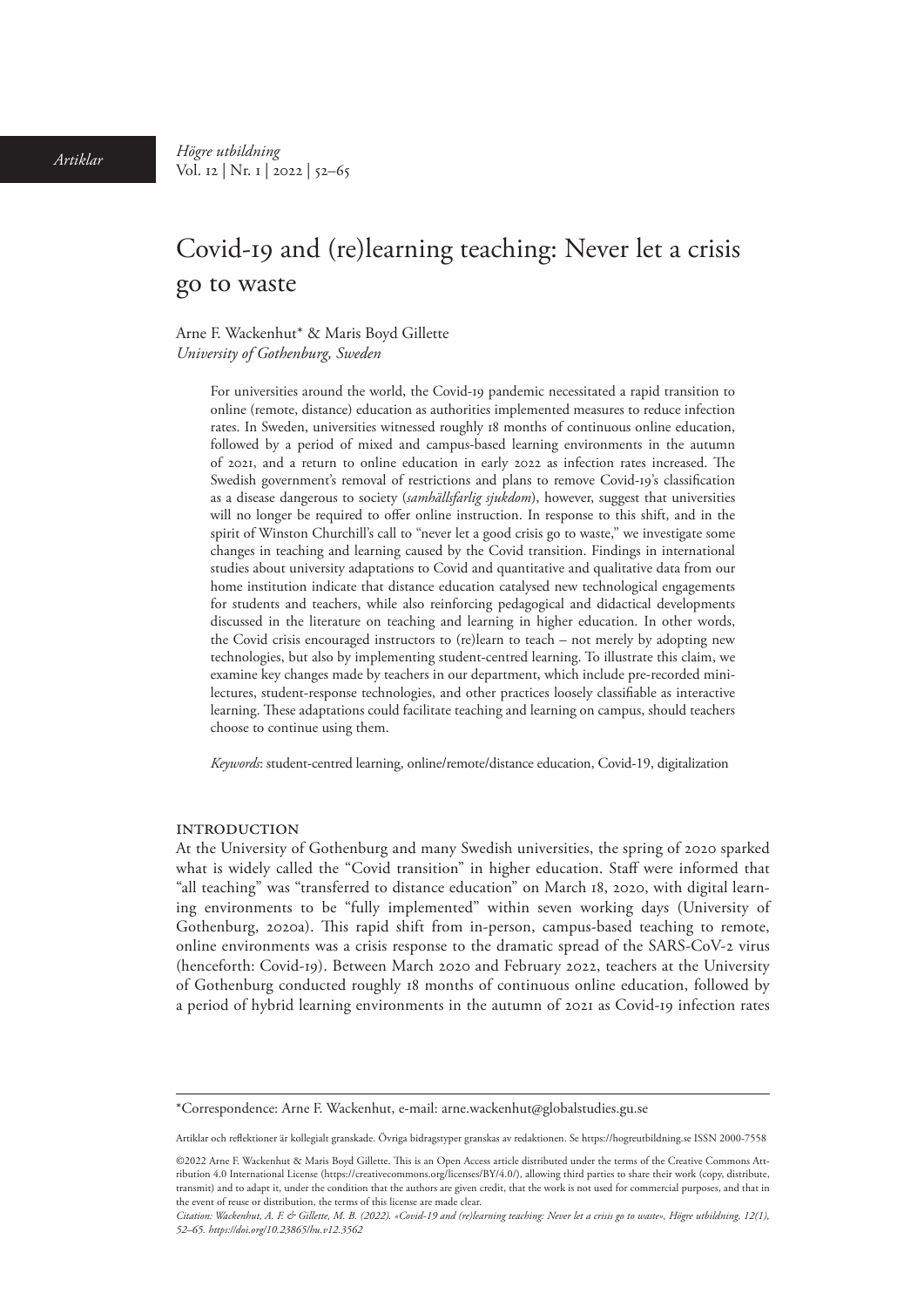dropped, and a return to online education in December 2021 as new virus variants spread. The Swedish government's removal of most pandemic-related restrictions on February 9, 2022 and plans to withdraw Covid-19's classification as a disease dangerous to society (*samhällsfarlig sjukdom*), suggest, however, that universities and teachers will no longer be forced to conduct online instruction (Ekot, 2022).

The University of Gothenburg and other Swedish universities were hardly unique in their crisis response to the pandemic. Similar rapid transitions to online education occurred around the world as various studies have indicated (e.g., Day et al., 2021; Hofer et al., 2021; Meccawy et al., 2021; Osman, 2020; Ronkowitz & Ronkowitz, 2021; Takayama, 2020). Educators with expertise in disciplines such as geography (Day et al., 2021), computer science (Hofer et al., 2021), instructional technology (Ronkowitz & Ronkowitz, 2021), economics (Fjelkner et al., 2021), and education (Takayama, 2020) sought to document, analyse, and disseminate their findings about the Covid transition's impact on their institutions.

The present article aims to contribute to this literature in two important respects. First, in contrast to previous research on the Swedish university context during the pandemic, which has looked at the ramifications of online education for students' wellbeing (Fjelkner et al., 2021), we ask how the Covid transition affected "classroom" teaching and learning at a large state-run Swedish university. Second, we ask how Covid transition adaptations relate to pedagogical developments advocated for in the broader literature on teaching and learning in higher education, with the aim of identifying practices that might productively inform post-pandemic teaching on campus. While returning to campus-based instruction could entail returning to the *status quo ante*, we, in the spirit of Winston Churchill's famous (and perhaps apocryphal) remark, see such a move as "wasting a good crisis." Our evidence suggests that the Covid transition not only facilitated new digital engagements for students and educators, but that it also moved teachers toward pedagogies reflecting research about effective educational practice. To illustrate this point, we discuss some of the key changes made by teachers during the pandemic, which include pre-recorded mini-lectures, student response technologies, and a set of practices loosely classifiable as student-centred and interactive learning.

We structure our analysis as follows. In a first section, we review the relevant international literature on Covid-19 adaptations in higher education and highlight key connections to pedagogical research. Then, after introducing our research data and methods, we describe higher education practices at our department prior to the Covid transition. Subsequently, we introduce survey data collected by the Faculty of Social Science about teachers' and students' experiences of distance education. Against this backdrop we then present autoethnographic data on pedagogical adaptations elicited by distance education at our department. After discussing the significance of these developments, we conclude by highlighting (re)learning to take with us back to campus and suggest directions for further research.

## Covid and higher education

International research published during the first 18 months of the pandemic indicates that most universities had limited experience with distance education prior to the global transition to online learning. In Canada, Germany, Japan, Hong Kong, Oman, Saudi Arabia, and the US, as in Sweden, higher education was overwhelmingly campus-based, and relatively few teachers were experienced in teaching in digital environments (Day et al., 2021; Hofer et al., 2021; Meccawy et al., 2021; Osman, 2020; Ronkowitz & Ronkowitz, 2021; Takayama, 2020). Before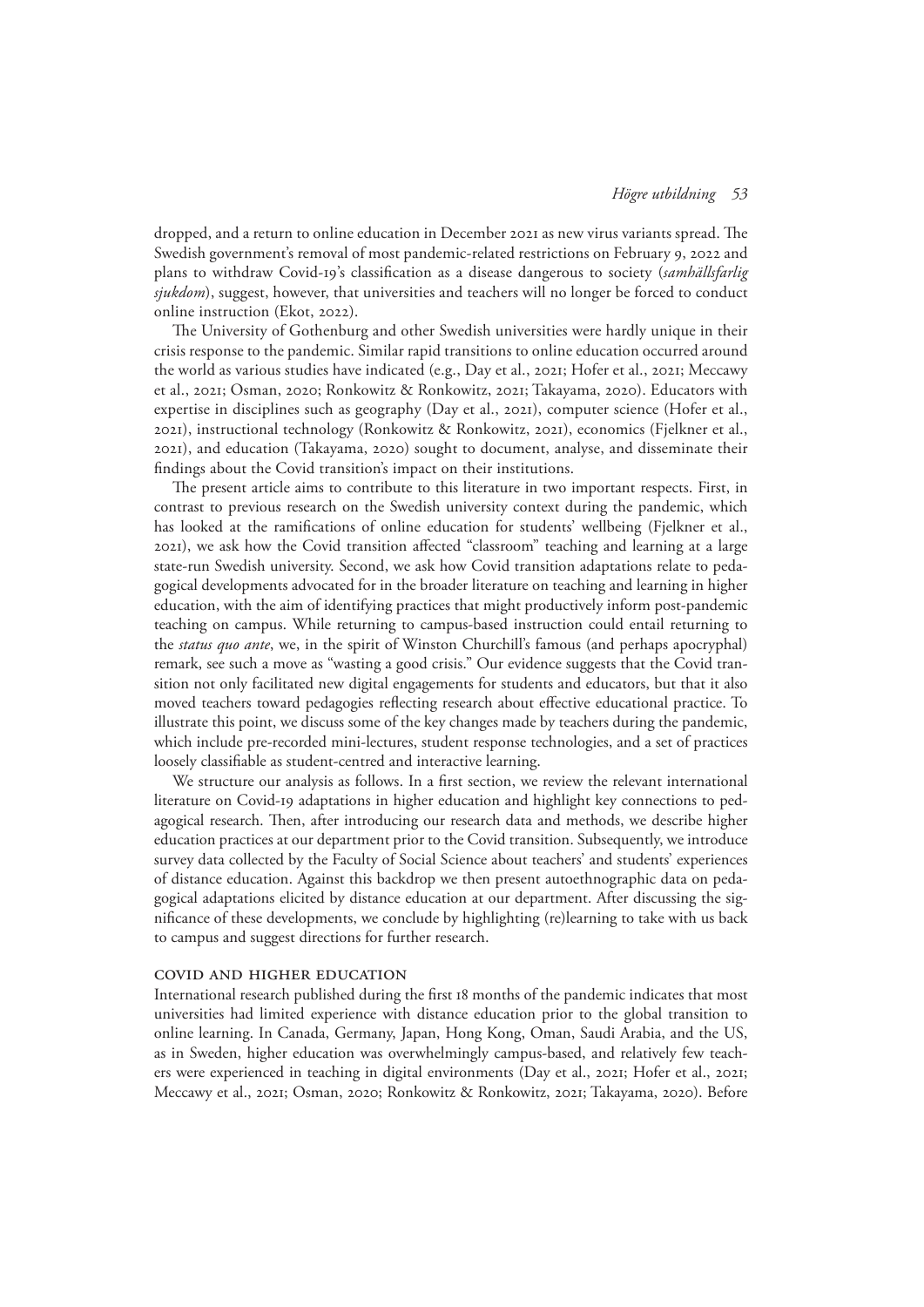the pandemic began, digital slide shows were the main form of digitalization widely adopted across the academy (Hofer et al., 2021). Yet, while few universities were prepared for distance education (Ronkowitz & Ronkowitz, 2021), most adapted rapidly and experienced surprisingly positive outcomes. International studies find that student attendance rates in online courses were high, enrolment levels remained largely constant, and student performance and completion rates were as good, and in some instances better, than those of campus-based instruction (Day et al., 2021; Meccawy et al., 2021; Osman, 2020; Takayama, 2020). The primary challenges reported were unequal access to technology and appropriate workspaces for students (Day et al., 2021; Ronkowitz & Ronkowitz, 2021), students who experienced lower levels of wellbeing due to fewer opportunities for socialising (Day et al., 2021; Fjelkner et al.; 2021), and stress among students and teachers alike (Day et al., 2021; Fjelkner et al.; 2021; Meccawy et al., 2021).

Studies of the Covid transition in higher education have produced some new findings. One potentially surprising result is that some students preferred asynchronous learning environments to synchronous ones (Day et al., 2021; Meccawy et al., 2021; Osman, 2020). Accordingly, some researchers projected that the pandemic learning experience would generate a higher demand for online courses (Day et al., 2021; Osman, 2020). In other respects, pandemicinduced online teaching merely confirmed previous findings from research on student learning in higher education. For example, we have long known that teachers need to attend to different learning styles and preferences (e.g., Dunn, 2000). Likewise, the Covid transition studies demonstrate yet again that student learning is not a "one size fits all" endeavour (Day et al., 2021; Hofer et al., 2021; Meccawy et al., 2021; Ronkowitz & Ronkowitz, 2021). Some students preferred online courses with lectures taking place digitally at roughly the same time and tempo as during a campus-based course (e.g., Ronkowitz & Ronkowitz, 2021). Others preferred prerecorded lectures due to the flexible learning schedules they enabled (e.g., Day et al., 2021). Covid transition research also reports that students found it difficult to tolerate long lectures, whereas multiple mini-lectures were more appealing (Ronkowitz & Ronkowitz, 2021). This resonates with findings about challenges associated with traditional lectures such as short attention spans (cf. Benjamin, 2002; Davis, 1993; McKeachie, 1999) and the risk of focusing too much on "what the teacher does" as opposed to "what the student does" (cf. Biggs, 1999). Other results from Covid higher education studies include the need to develop new ways of stimulating student engagement (e.g., Day et al., 2021; Takayama, 2020), a positive correlation between frequent feedback and student learning and the need to scaffold learning and build in processes that help students learn to work together, such as creating contracts and rules for group work (Hofer et al., 2021). These findings for online education are equally applicable to campus-based instruction.

#### DATA AND METHODS

As is the case with many recent Covid transition studies, research for this investigation began *in media res*. A seminar focused on learning from the Covid crisis organised by the Faculty of Social Sciences on October 22, 2020, provided the initial inspiration. After writing a short blog post reflecting on Covid adaptations discussed at this seminar (Wackenhut & Gillette, 2020), we decided to conduct a more systematic investigation primarily drawing on two sources of data.

The first is quantitative: three surveys administered by the Faculty of Social Sciences during the first year of online instruction (University of Gothenburg, 2020b, 2020c, 2020d), two to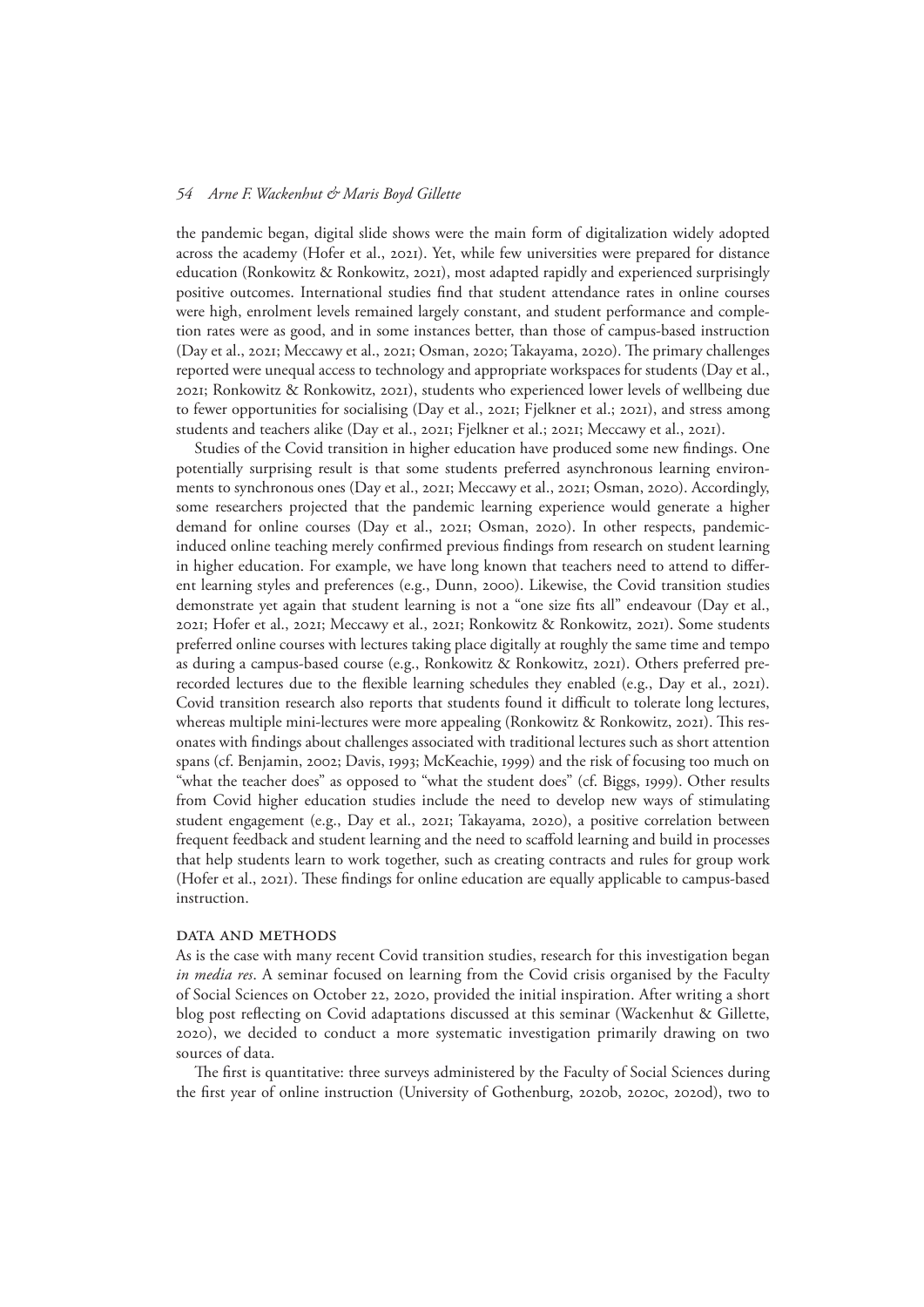students, and the third to teachers. We use the aggregated survey results to identify patterns in digital teaching and learning in the wake of the Covid transition.

The second is autoethnography. During the first year of the pandemic, both authors were active teachers in multiple subjects at the undergraduate level and served as curriculum directors for undergraduate degree programs offered by our department. The task of managing the curriculum in these two subjects, which included teachers' meetings, and work with pedagogical quality, gave them in-depth knowledge of the strategies teachers adopted during the Covid transition. Additionally, when our department transitioned to online teaching, Wackenhut was quickly identified as one of the more "technology savvy" instructors. He was requested to provide (online) instruction in the new digital technologies that all teachers at the department were expected to use, an assignment which he carried out for two consecutive semesters (spring 2020, autumn 2020). Wackenhut was also part of the department's pedagogical task force, which organized seminars and workshops on remote pedagogy during the Covid transition. Gillette attended these seminars and was invited to present her distance education strategies at one of them. Both authors kept written notes from these activities.

In total, these activities amounted to nearly 100 hours of observational data, which included information about our own practices and knowledge gained about other instructors' adaptations. To analyse our material, we took an iterative and inductive approach (see Bernard, 2011 pp. 6–7; Mills et al., 2010). We used trends identified in the student and teacher surveys to classify our observational data. Subsequently, we chose to focus on trends that resonated with key findings from the international literature on Covid and higher education, to make our analysis relevant even beyond the Swedish university context.

Overall, it is our goal is to avoid *wasting a crisis*, which we understand as a collective rather than individual endeavor. To preserve teachers' personal integrity, we have chosen to focus on specific adaptations and their effects, which eliminates the need to identify individuals or particular curricular subjects. Furthermore, it is worth reiterating that the University of Gothenburg, like other Swedish universities, is a state institution and therefore bound by shared values defined by the government (Värdegrundsdelegationen, 2013). These values include the public's right to information about the university's activities, and researchers' and commercial actors' right to use this information. In general, "openness is a significant key word for state institutions' and their employees' activities" (*Öppenhet är ett betydelsefullt nyckelord för myndigheternas och deras anställdas verksamhet*) (Värdegrundsdelegationen, p. 15). Thus, the information on which this study is based can be considered to be in the public domain.

#### The study context before and after the online transition

In our department, undergraduate instruction prior to the pandemic was primarily based on lectures. Table 1 summarizes the allocation of instructional hours in nine undergraduate introductory courses in five subjects at the department during the autumn of 2019. The median number of contact hours per week in these courses was nine, of which 64% were lectures, 27% seminars and group work, and 9% introductions (e.g., to the course, assignments, etc.). As the table indicates, lectures made up roughly two-thirds of the teaching provided in some undergraduate courses, and very few instructors adopted a flipped classroom pedagogy (see Butt, 2014; Gilboy et al., 2015). Most instructors strongly felt that "teaching" meant lecturing. Indeed, the word "teaching" (*att undervisa*, *undervisning*) was often used as a synonym for lecturing (*att föreläsa, föreläsningar*), with other instructional activities, such as supervision or examination, excluded from this term.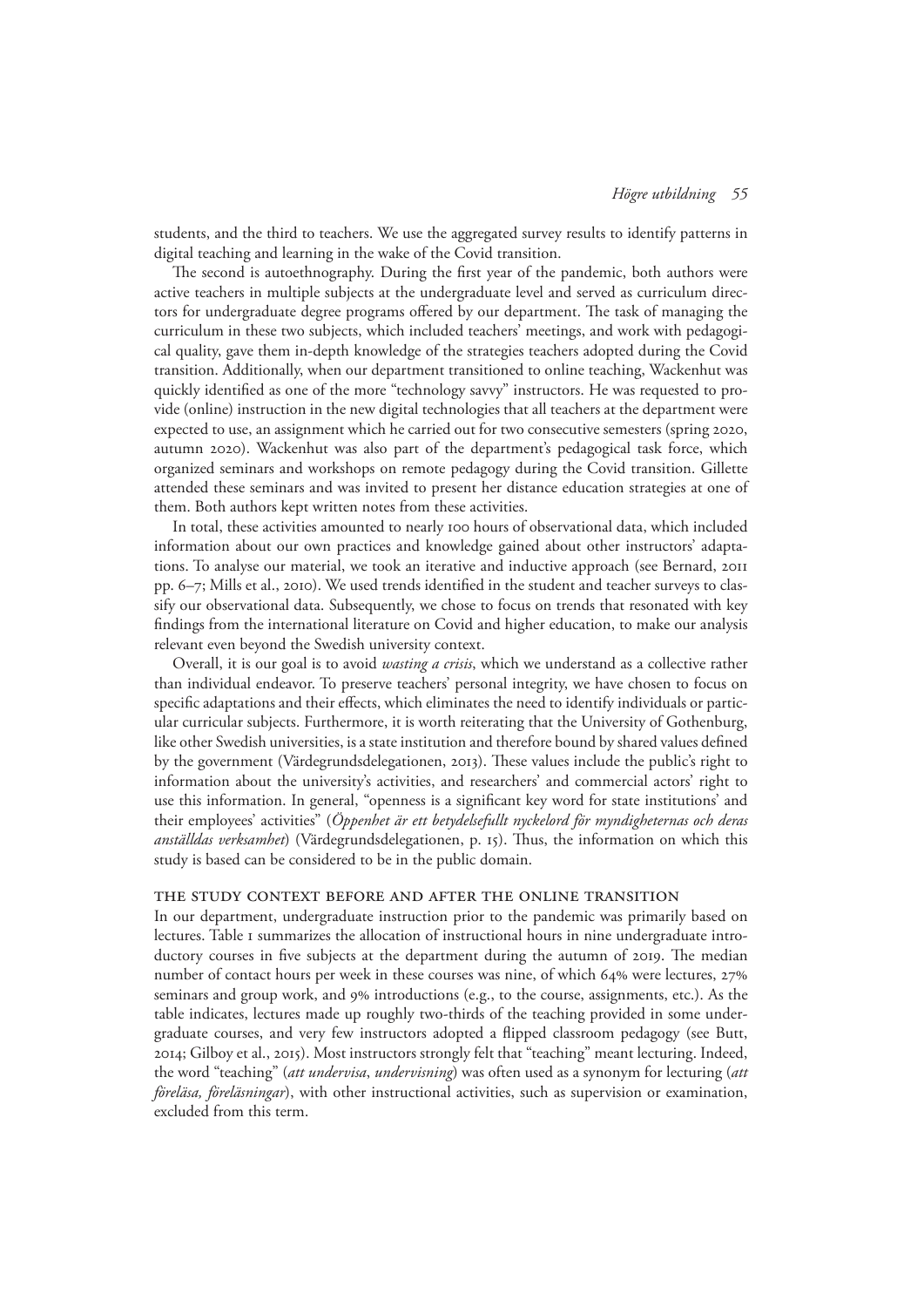| Course id                | Average<br>hrs/week | $\%$<br>Lectures | % Seminars &<br>group work | % Introductions,<br>other |
|--------------------------|---------------------|------------------|----------------------------|---------------------------|
| Subject A intro I        | $_{\rm II}$         | 46%              | 30%                        | 24%                       |
| Subject A intro 2        | IO                  | 58%              | 30%                        | 22%                       |
| Subject A intro elective | 8                   | 70%              | 27%                        | $1\%$                     |
| Subject B intro I        | 9                   | 76%              | 16%                        | 8%                        |
| Subject C intro I        | IO                  | 47%              | 36%                        | 17%                       |
| Subject C intro 2        | 7                   | 67%              | 12%                        | 21%                       |
| Subject D intro I        | IO                  | 27%              | 69%                        | $4\%$                     |
| Subject D intro 2        | 8                   | 64%              | 27%                        | $9\%$                     |
| Subject E intro 2        | 8                   | 74%              | 23%                        | 3%                        |
| <b>Median</b>            | 9                   | 64%              | 27%                        | 9%                        |

*Table 1. Allocation of instructional hours in nine introductory courses*

When the university mandated remote work, departments in the Faculty of Social Sciences largely retained their campus-based course planning, replacing the physical classroom with digital spaces in Zoom, Canvas, or, to a lesser extent, Teams. Few if any instructors sought to develop online environments resembling the increasingly popular massive open online courses (e.g., Zhu et al., 2018). Another weighty decision that teachers made – whether or not they were fully conscious of its importance – was choosing between synchronous or asynchronous pedagogies. Some instructors replaced in-classroom lectures with (synchronous) live online lectures, while others pre-recorded lectures and posted them on digital learning platforms, leaving it up to students to decide when they watched them (asynchronous). A third option that some teachers employed was to record their live online lectures and place them on digital learning platforms, allowing for both synchronous and asynchronous learning. While some instructors switched between synchronous and asynchronous modes during the period that our university was predominantly online, most continued with the choice they had made when the Covid transition began. However, as we describe below, over time instructors modified how they implemented these initial choices to increase student engagement.

## Teacher and student experiences of online teaching

The Faculty of Social Sciences conducted two surveys with students (University of Gothenburg, 2020b, 2020c) and one with teaching staff (University of Gothenburg, 2020d) to gauge how the online transition affected respondents' wellbeing and learning and work environments. Teachers were surveyed during the first term of distance education. The survey was sent out to 503 teachers of which 203 (40%) responded. Students were surveyed during the first and second term. During the spring term, the survey was sent to 8,216 individuals of which 1,907 (23%) responded. During the autumn term, 1,770 out of 8,148 (22%) responded.

Teachers reported that the pandemic increased their workload (University of Gothenburg, 2020d). They experienced lectures, seminars, and practical exercises as functioning comparatively less well than "normal," in part since they perceived students to be more passive in online classrooms compared to pre-pandemic instruction. Zoom was by far the dominant digital tool that teachers employed. About 68% reported that they gave live lectures on Zoom, while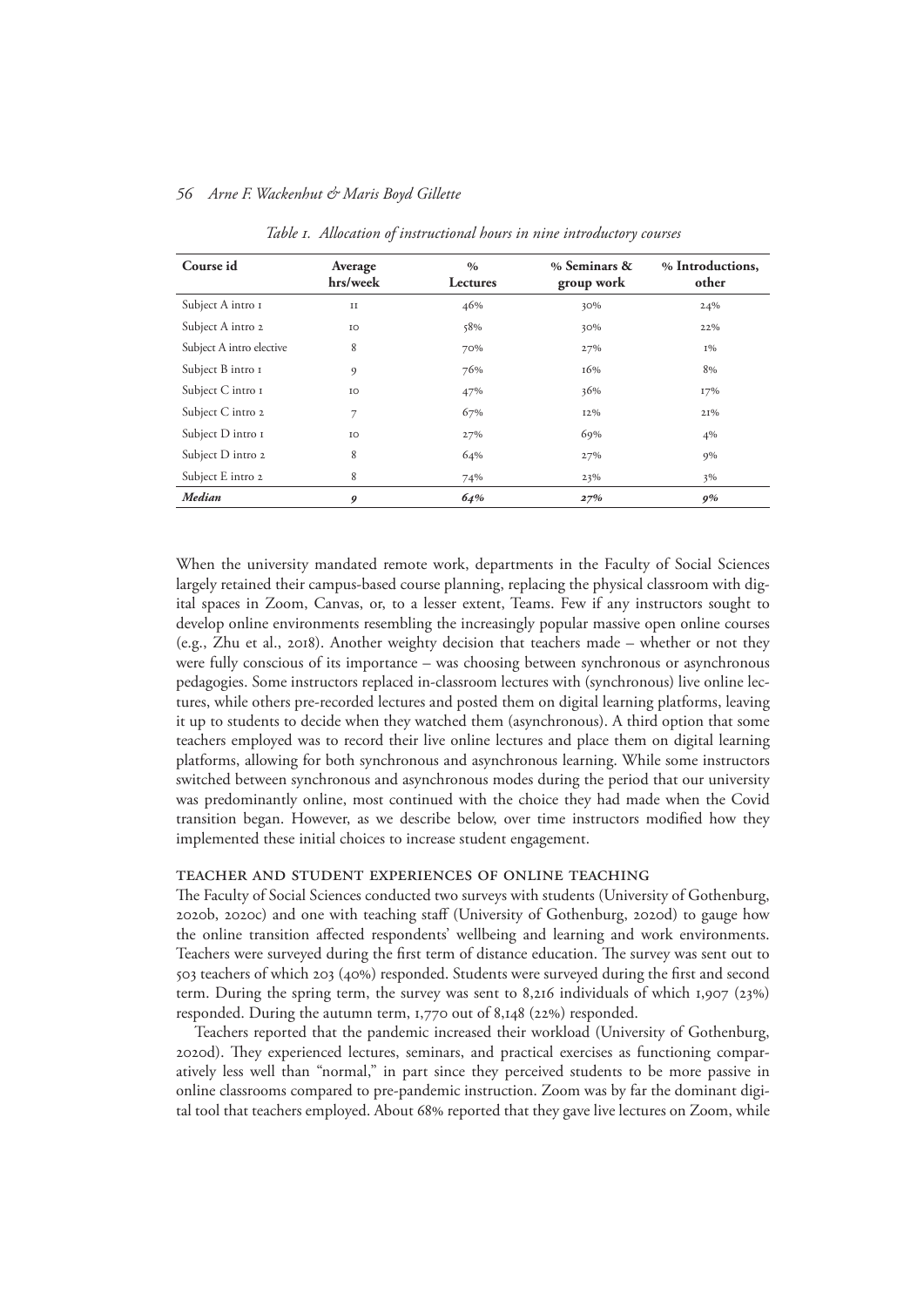38% reported they pre-recorded their lectures (University of Gothenburg, 2020d). In addition to Zoom, teachers reported that they used more frequently other tools like Microsoft Teams, Mentimeter,<sup>1</sup> a digital quiz function in the university's e-learning platform (Canvas) and a digital conversation function in the same. While all of these tools had been available to staff even before the transition, they had been rarely used.

Students stated that they experienced worsening mental health as the pandemic and online teaching continued, although older students reported fewer problems than younger ones (University of Gothenburg, 2020b, 2020c). Maintaining motivation and focus during distance education was perceived as more difficult. No clear preference for synchronous or asynchronous lectures existed among the respondents. About half reported that lecturing online in real-time had worked well, while half stated that pre-recorded lectures had worked well (University of Gothenburg, 2020b, p. 10, 2020c, p. 14).

## Pedagogical changes during online teaching

As the pandemic dragged on, teachers increasingly voiced concern about weaker student participation and students' social isolation. In one-on-one and small group discussions, and during online pedagogical seminars, they discussed what could be done to stimulate student engagement in online instruction. Many reported modifying their pedagogical and didactical approach, particularly with regard to lecturing. By choice and of necessity, teachers moved away from the longer lectures that had typified instruction. Which modifications a teacher adopted looked different depending on whether the instructor had chosen synchronous or asynchronous lectures, although they had at least one feature in common, related to the chat function in Zoom.

## *Synchronous lectures: "Video killed the lecture star"*

As noted above, previous research on student learning in higher education has long shown that lecturing is not necessarily the best mode of instruction for furthering students' learning. Online teaching through e-meeting tools amplified these challenges, both at the University of Gothenburg and as reported in international studies of the Covid-19 transition (e.g., Ronkowitz & Ronkowitz, 2021, p. 197). Students struggled to remain focused during a digital two-hour lecture (University of Gothenburg, 2020b, p. 11), and as the pandemic wore on, clarified that they needed frequent breaks. Some complained about classmates who kept their cameras off. For teachers, delivering lectures online was more difficult than in the physical classroom. Poorer ergonomics (see Gerding et al., 2021), the stress of continuously looking at one's own image on screen (Morris, 2020), and reduced possibilities for non-verbal cues that typically signal well-functioning communication (Wiederhold, 2020) all contributed to higher levels of fatigue. Teachers also reported that an inability to see on-screen all students at once when class sizes exceeded 15 or 20 people (depending on one's screen size), and students who kept their cameras off, made instruction more challenging (see also University of Gothenburg, 2020d, n.p.). Other issues that teachers mentioned included keeping track of comments written in the Zoom chat function – although, as we discuss below, the chat function also offered advantages for stimulating student participation.

<sup>1</sup> Mentimeter is a digital audience response system that is not too different from the now widely used "clickers."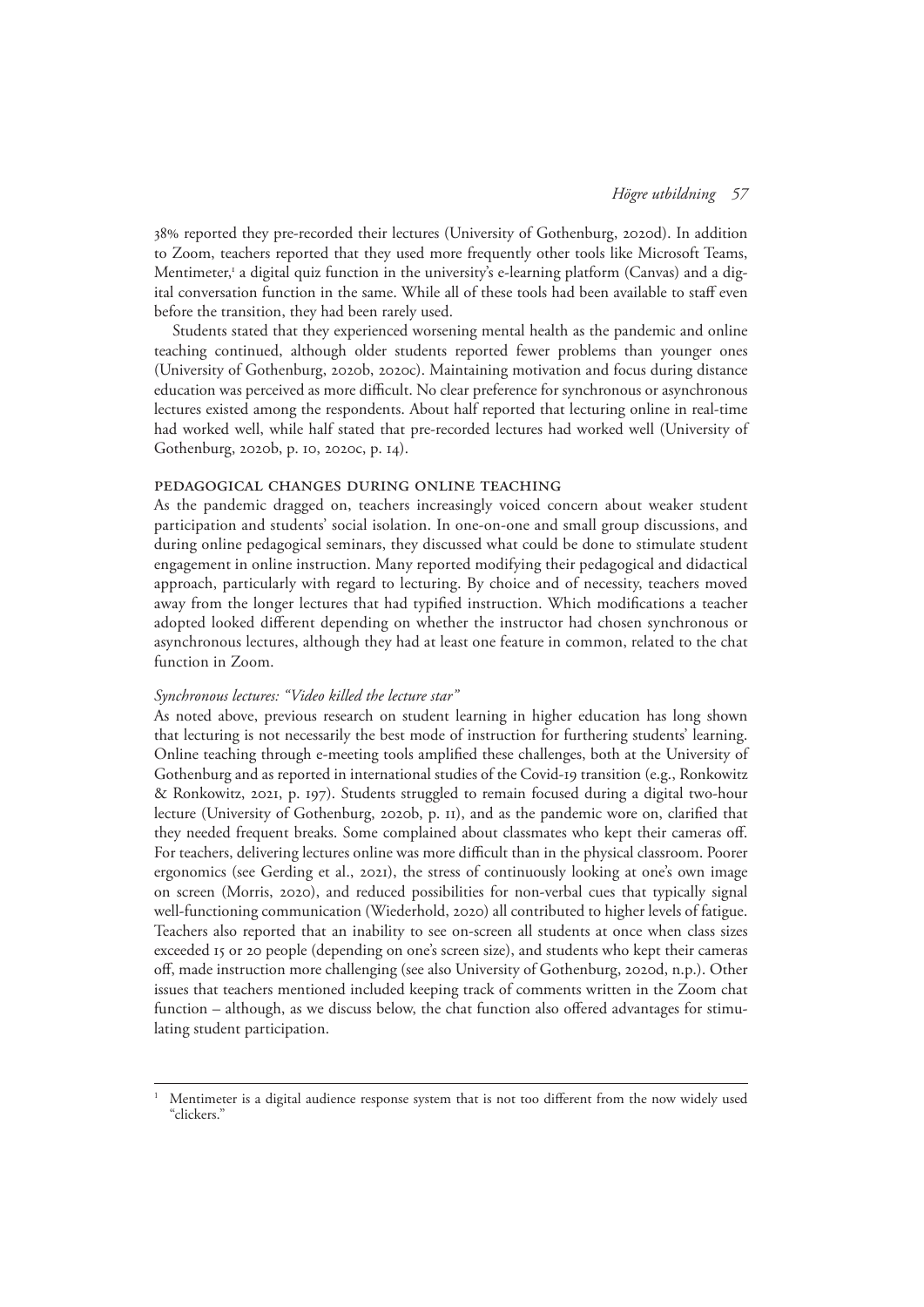Our data indicate that the live lecture had certain advantages. For example, while occurring on Zoom, they still resembled the pre-pandemic "normal" classroom to some degree, which some students appreciated. For teachers, synchronous lectures required the lowest time investment: as with an in-person lecture, the teacher needed time to prepare plus delivery. At the same time, live lectures had certain disadvantages. As noted above, Zoom made it more difficult for teachers to gather and interpret non-verbal cues from students (cf. Wiederhold, 2020). In a physical classroom, such cues help teachers determine whether they are going too fast or too slow, how engaged students are, and whether they need to elaborate on a particular point. In digital environments, teachers had far fewer cues about student engagement. While few teachers had voiced concerns about student passivity during on-campus lectures, student passivity in digital classrooms became a problem to manage.

As the pandemic wore on, instructors developed different strategies to recalibrate their synchronous online lectures. Some opted to add more breaks to their lectures, talking for no more than 10 to 15 minutes before inviting everyone to take a short break. Others adopted strategies for encouraging students to become active participants rather than a passive audience. For example, teachers solicited student comments or questions on what had been said thus far, or posed their own questions related to the content for students to answer. These Q & A and comment sessions took place orally and in written form using the chat function. Sometimes they developed into prolonged conversations and debates in the chat function, with students interacting directly with one another rather than waiting for the teacher to respond. Several teachers recounted that when a chat debate took place among students, they chose to let it take its own course rather than intervening or commenting on it. Crucially, teachers who had not employed such active learning techniques in the middle of a classroom lecture reported using them online. Finally, as discussed below, some teachers turned to (student) response tools, like Mentimeter, to facilitate communication and interaction.

## *Asynchronous lectures: Short and sweet, with a live moment afterwards*

Like the live lecture, the pre-recorded lecture had both advantages and disadvantages. Flexibility was a key asset. Students could watch the content "on demand," when it was convenient for them. They could re-listen to or re-watch segments that they did not understand the first time around. If a student wished to pause a pre-recorded lecture, she could do so at any moment, and return to it later. For teachers, pre-recorded lectures also offered flexibility. An instructor could re-use a recorded lecture if a given course's content stayed consistent from one semester to another. Similarly, if she had recorded a lecture on a text for one course, and that text was also used in another course, it might be possible to use the pre-recorded lecture for both. Prerecording lectures also offered teachers flexibility about when they taught, as compared to a "live" lecture. If it were more convenient to record the lecture at 19:00 than at 10:00, or three weeks before it was scheduled in the course, the teacher could do so. Additionally, unlike a live lecture scheduled for a two-hour block, a pre-recorded lecture had no particular length requirements. Many chose to record multiple mini-lectures rather than a single two-hour lecture, a finding also reported in the international literature (Ronkowitz & Ronkowitz, 2021). While pre-recorded lectures required a heavy short-term time investment (a disadvantage, see below), in the long run, they freed up the instructor's time, which could then be used for other learning activities.

Turning to the disadvantages, from the student perspective, pre-recorded lectures meant the student had to take responsibility for watching them. While some thrived with this flexibility,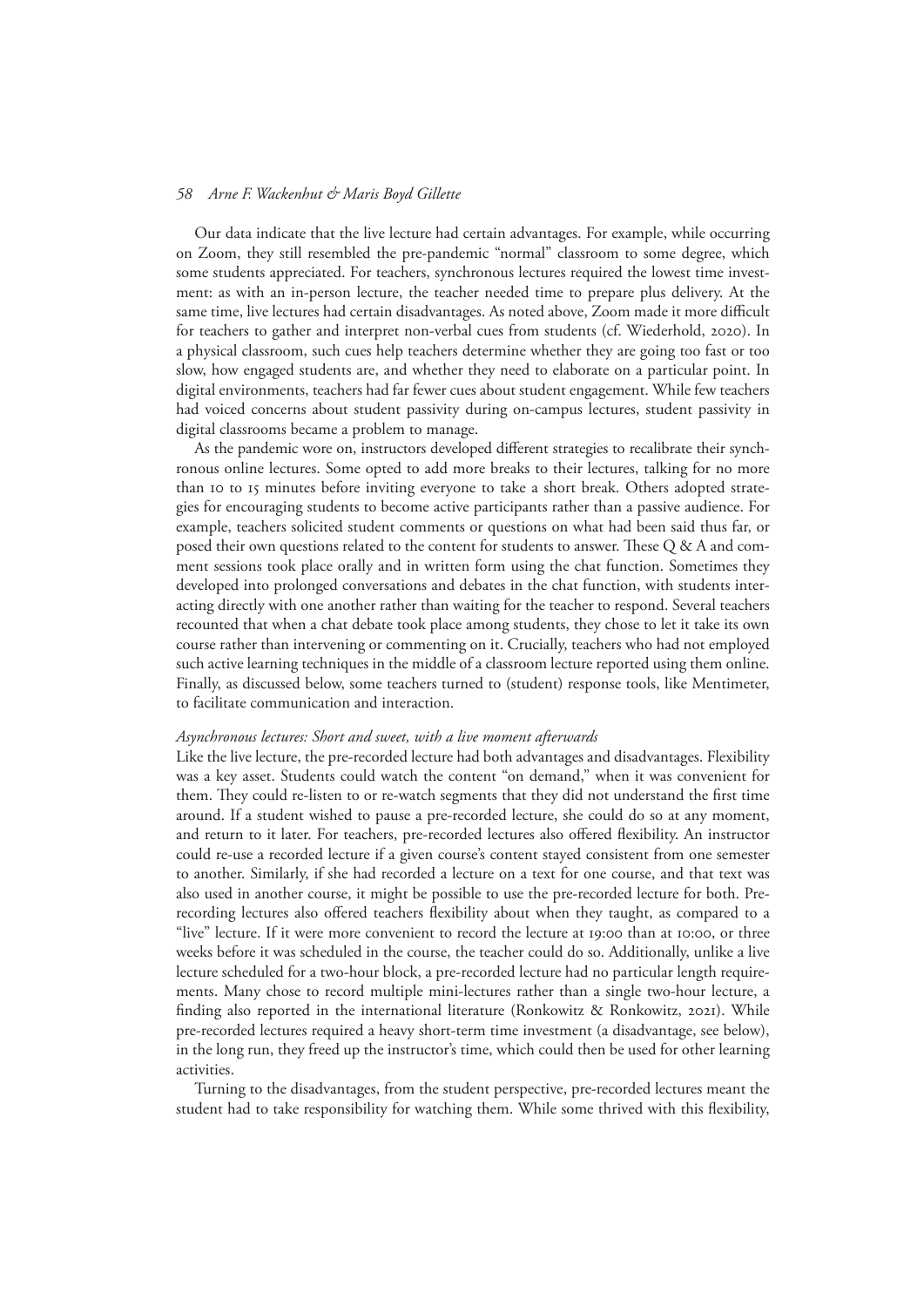others reported struggling with time management and preferred to meet online for a live lecture. From the teacher's perspective, pre-recorded lectures typically required a larger investment of time and energy than live lectures. One reason was most teachers did not simply record the lectures that they had developed for in-person teaching but revised and separated them into smaller mini-lectures, which required extra effort. In addition, pre-recorded lectures demanded a higher level of technological sophistication, as teachers needed to learn how to record an audio track on a PowerPoint or record a video lecture with digital slides on Zoom. Most teachers had not used these functions before and so learned them as they experimented with asynchronous pedagogies. To produce higher-quality recordings, investments in technical equipment, such as microphones, camera(s), or lights, were necessary. Finally, as the pandemic continued, several teachers felt that a pre-recorded lecture was not enough to stimulate student learning.

This sentiment, which several teachers related to worries about students' social isolation and passivity, led many teachers to add a complementary online activity to the pre-recorded lecture, such as live Q & A sessions, live short discussions in which the teacher asked the students to answer questions, and student-led discussions in breakout rooms or on discussion boards. These additions made the course more akin to a flipped classroom (see e.g., Butt, 2014; Gilboy et al., 2015), a development noted in international research on the Covid transition (Hofer et al., 2021). Interactive complementary activities encouraged students to engage more deeply with the lecture materials and/or readings to develop questions or carry out a discussion. In these synchronous online sessions, similar to the practices adopted during live lectures, students frequently used the chat function to communicate rather than speaking. Several teachers reported that this increased student participation. Whereas in an on-campus classroom such sessions were limited to students who "liked to talk," in digital classrooms the chat function enabled students who preferred to remain silent, but nevertheless wanted to join in the conversation, to do so via text.

## *Stimulating online interaction and participation*

Facilitating students' active participation has already been a challenge for educators in campus settings (c.f. Fritschner, 2000; Karp & Yoels, 1976). During the pandemic, online education increased the number of teachers expressing concerns about student engagement, both at our department and in international contexts (e.g., Day et al., 2021; Hofer et al., 2021; Takayama, 2020). Whereas instruction in physical classrooms enabled close contact between instructors and students, digital learning increased the distance between instructor and student – offering more space for students to opt out of portions of instruction. The most common form of "opting out" was turning off digital cameras. Students who kept their cameras off were present (or appeared to be present), but their levels of engagement were impossible to assess. While teachers were able to adapt well-proven techniques for discussions in smaller groups such as the beehive (Fry et al., 2009, p. 64) to online instruction with the help of, for example, the Zoom breakout rooms function, not all students were willing to take part in such endeavours. Several teachers reported that a portion of students logged out of online instruction as soon as the words "breakout room" were uttered, returning when the announced activity had presumably ended. Students explained that they felt too "put on the spot" by what they experienced as unexpected small group discussions with "random" other students whom they did not know. Some also said that their remote work environment (typically at home, but sometimes a café or other location) was not suitable for participating in this way.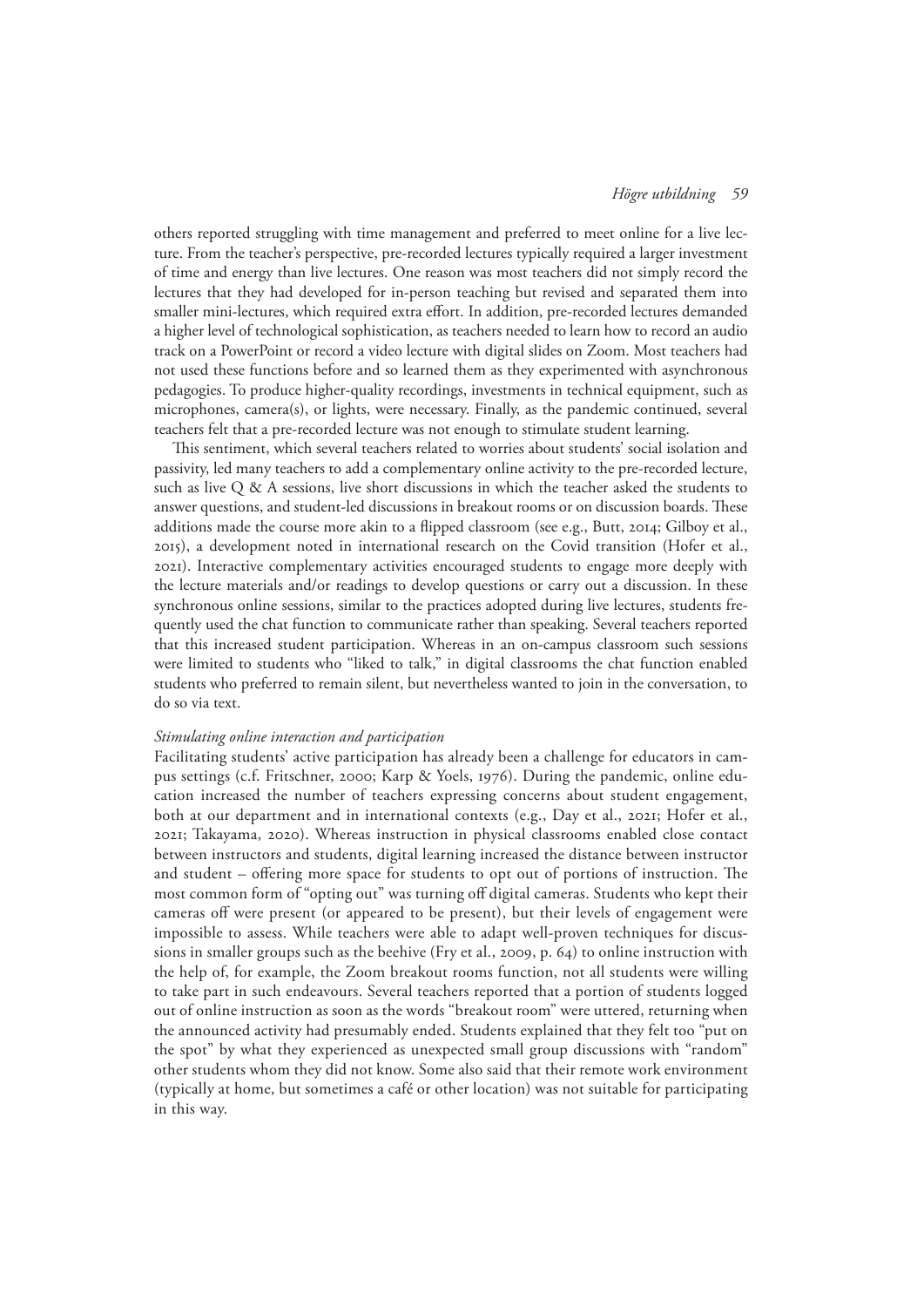Teachers responded to these challenges in different ways. Some found student response tools like Zoom polls or Mentimeter invaluable for encouraging students to participate actively. These tools arguably lowered the threshold for students to engage, as the student simply had to select from a range of response options (e.g., in a multiple-choice poll) or produce three words for a Mentimeter word cloud. Further, polls and Mentimeter provided students anonymity while simultaneously indicating what a majority of other participants thought, which arguably reduced the feeling of being "put on the spot." Finally, whether students had their cameras or microphones on or off when responding through such tools made no difference to participating.

Another strategy that some teachers adopted to discourage students from opting out of breakout room discussions was to develop "permanent" breakout rooms. Rather than relying on Zoom to randomly assemble small groups, these teachers pre-organised small groups for students, typically in Canvas, informing students that these were their "permanent" discussion groups for half or the whole course. In the pedagogical literature on teaching and learning, this mode of collaborative learning, sometimes called "tribes" (versus "nomads"), has been shown to foster intimate learning in large classes by promoting a sense of community in the small groups (Griffith et al., 2015). Used online, breakout "tribes" allowed the students to get to know their fellow small group members fairly well, which solved the challenges of holding discussions with "random" unknown classmates. Some students reported that their active participation in "tribe" discussions was driven by a feeling of loyalty or responsibility to the other group members. In other words, creating online "tribes" also facilitated active learning, albeit via a different route than interactive digital tools.

#### Discussion

Beghetto (2021, p. 1) recently noted that crises can "be deeply troubling and anxiety provoking, [but] they can also serve as an important catalyst for creative action and innovative outcomes at and beyond the individual level." The emergency switch to online teaching in the wake of the Covid-19 pandemic reflects this pattern. As reported in the surveys and witnessed during autoethnography, students and teachers found digital learning stressful and challenging. Students in particular felt that their mental health suffered from not being able to come to campus. Nevertheless, as our results and the patterns described in the international literature indicate, pedagogical adaptations made by many teachers during pandemic also brought online instruction closer to a number of pedagogical best practices described in literature on teaching and learning in higher education. Thus, while our return to campus could mean returning to the *status quo ante*, we argue against "wasting a good crisis." Teachers' and students' creative responses to the emergency online transition might productively inform instruction in physical classrooms.

Even though digital environments and tools were new for many instructors and students, many Covid transition difficulties were familiar, albeit exacerbated by remote education. Long before the onset of the pandemic, pedagogical research had emphasized the need for teachers to attend to different learning styles and preferences (e.g., Dunn, 2000), unevenly distributed in-class participation (e.g., Fritschner, 2000), and limited attention spans (e.g., Davis, 1993). Some researchers called for focusing on "what the student does" rather than "what the teacher does" (e.g., Biggs, 1999; see also Stefanelli, 2017). Our evidence, and the international Covid transition literature, indicate that crisis-induced distance education forced teachers to engage with these challenges in ways that otherwise might not have occurred on campus. Instructors recrafted lecture pedagogies, experimented with digital student response technologies, and used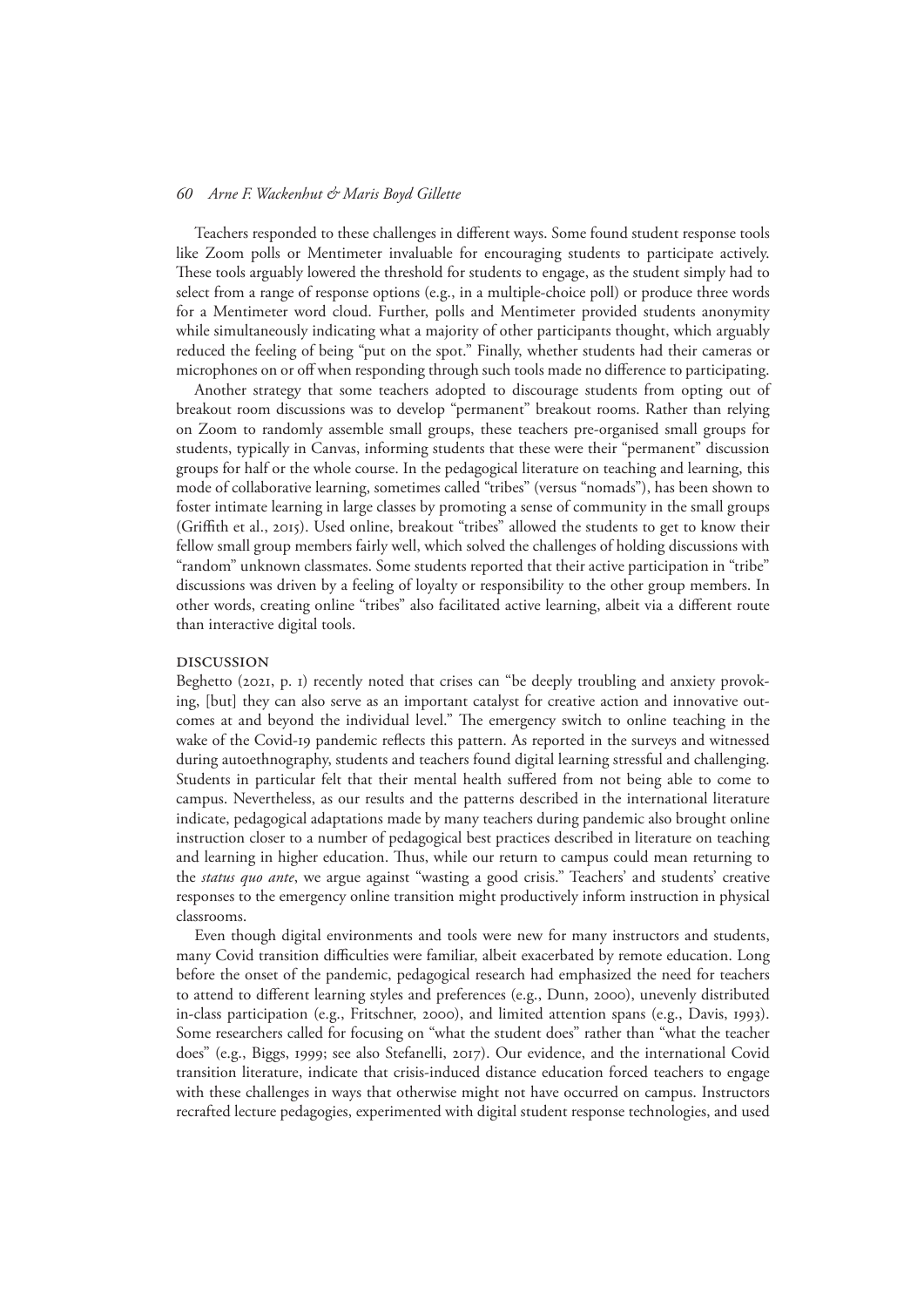multiple media to encourage student participation in an effort to counteract the greater distance imposed by remote instruction.

One focus of this investigation has been synchronous and asynchronous ways of adapting lectures to focus more on "what the student does." Neither the live-online nor the pre-recorded lecture was superior from the outset: each had strengths and weaknesses, and the evidence suggests that they spoke to different student needs. Noteworthy is how remote education made many teachers more concerned about student engagement and caused them to shift their lecturing styles to increase opportunities for students' active participation. Teachers who had rarely interrupted a lecture to attend to a student discussion related to its contents did so online. Some reported preparing questions for the students to discuss during "lectures." Likewise, teachers who adopted asynchronous teaching complemented recorded instruction with interactive moments online. These shifts toward "what the student does" are in line with recommendations outlined in (pre-pandemic) pedagogical research and could be continued in physical classrooms. Here, however, the physical makeup of the classroom could pose barriers. For example, lecture halls with fixed student seating physically oriented to the lecturer's podium might render interactive "in-the-middle" group discussions more difficult.

Interactions with teachers at our department suggest that many view "on-campus teaching" and "synchronous lectures" as synonyms. Still, the short return to campus during the autumn of 2021 revealed that at least some teachers re-used a pre-recorded mini-lecture and then offered a synchronous on campus interactive session to facilitate deeper learning. Such choices can contribute to a "levelling of the playing field" by giving students who find a particular subject matter difficult the opportunity to return to a pre-recorded lecture multiple times. In addition, using a pre-recorded mini-lecture to facilitate a "flipped" instructional design in campus-based instruction, such as an in-class problem-solving session or a group discussion, gives students opportunities to "do" as well as watch or listen, a practice that previous research has shown to be effective (e.g., Biggs, 1999).

Digital student response technologies are another aspect of pandemic pedagogy that instructors may wish to keep. Tools such as Mentimeter and online chat spaces facilitated student participation in remote education and could serve the same purpose in classrooms. These tools expand student engagement beyond the "vocal minority" who answer questions or make comments in lecture halls. By activating a broader cross-section of attendees to participate, their continued use in in-person classrooms would make learning more inclusive and accessible.

Moving forward, the Covid transition can be an impetus for developing combinations of digital and in-person elements that have the potential to enhance student learning while increasing equity in the classroom. Carefully crafted learning environments that blend in-person and digital components could maximize modalities for student engagement and teacher-student flexibility while avoiding the "digital divide" (Ronkowitz & Ronkowitz, 2021) that made Covid-19 hit some students harder than others. Even without going all the way towards a HyFlex approach (e.g., Leijon & Lundgren, 2019), teachers who include some "mixed media" elements in campus-based teaching could increase spaces for student expression. In particular, the creation of a dedicated chat channel might facilitate participation by students who are reluctant to speak aloud during in-class discussions.

#### **CONCLUSION**

This study investigated some central ways in which teachers at our home institution changed their pedagogical and didactical approaches during the Covid transition. Teaching and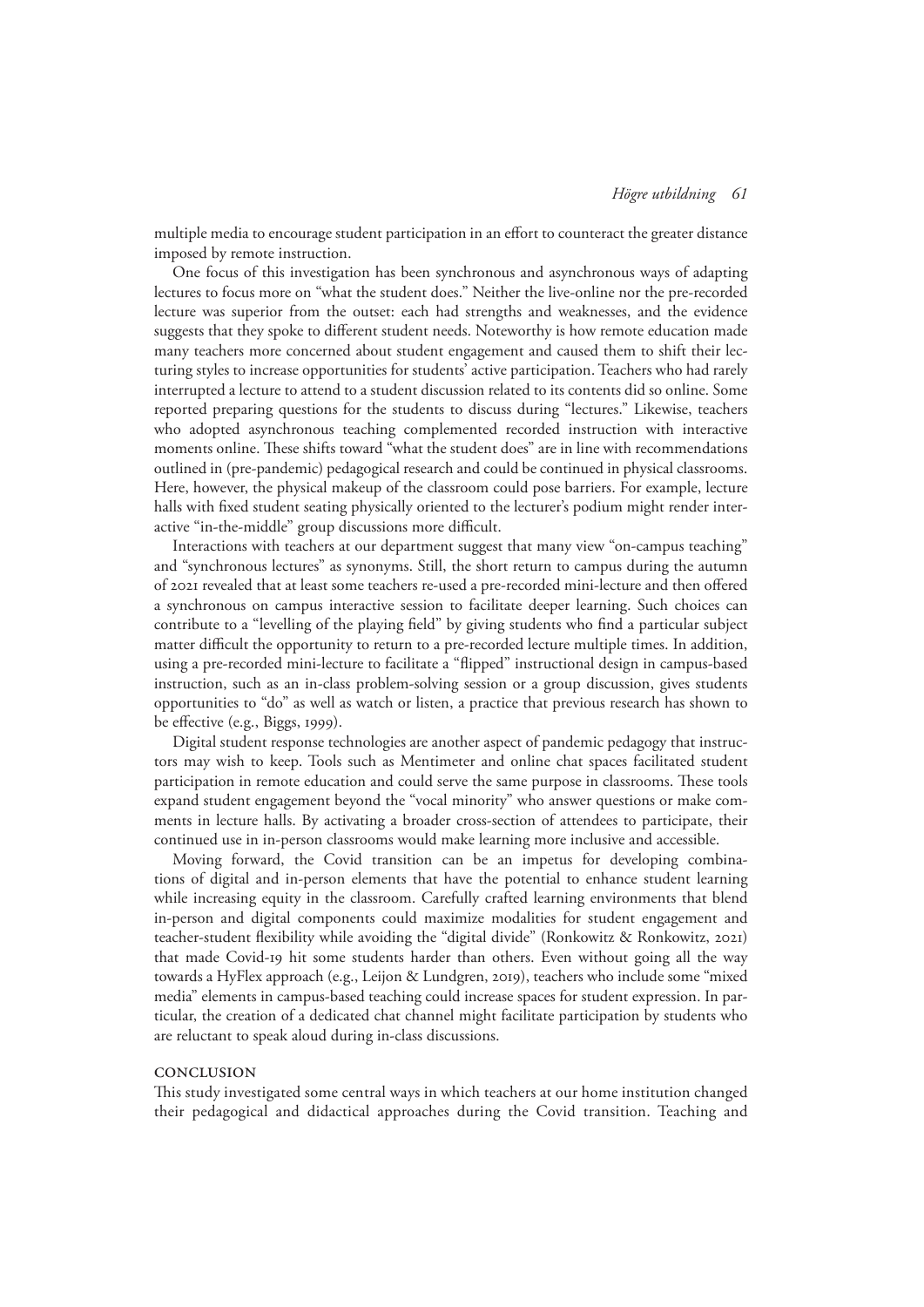learning can look differently across departments, faculties, and universities, which may limit the generalizability of some aspects of our discussion; for example, Gillette can attest that undergraduate teaching at American small liberal arts colleges does not have the preponderance of lectures found in instruction here. Still, some of the adaptations described throughout this article, like the increased use of student response tools, could also productively inform education at those institutions. Although pedagogical research has long argued that no single teaching style or tool addresses all types of students and that there is no *eierlegende Wollmilchsau* able to solve all our pedagogical problems (e.g., Dunn, 2000; Griffith et al., 2015), the Covid crisis appears to have brought that message home, at least with regard to distance education. This leads us to argue that adaptations that we made to invigorate online learning spaces might also help to address pedagogical issues that exist in campus classrooms.

Pandemic learning was not only about digitalization, but also about (re)learning student-centred and interactive education. A goal of this study is to encourage instructors to consider which new elements, techniques or tools from pandemic teaching aided students in their learning processes and could be adapted to campus teaching. For example, two-hour lectures on campus might be profitably divided up and shortened to offer students breaks or facilitate question and answer sessions, including questions generated by the teacher as well as those from the students. New technologies for soliciting students' "voices" (orally or in writing) and stimulating their engagement with one another as well as with the teacher can generate broader participation and memorable learning experiences on campus as well as online. Organizing "tribes," "permanent" small groups who discuss issues regularly throughout the term, could create strong commitments to collective learning and safe spaces that facilitate deeper engagement in physical classrooms as well as on Zoom.

Several findings from our study, when linked to the trends identified in the recent literature on higher education's emergency response to Covid-19, raise questions that merit further research. The Covid transition increased teachers' concerns about student passivity, and our data reveals that many teachers modified their pedagogical and didactical approach – albeit to varying degrees – to stimulate student engagement. In many cases the resulting instruction was more student-centred in its design than the pre-pandemic one. Further research on this willingness to re-think and revise long-used practices is relevant to determining whether and to what degree educators will continue to use Covid crisis adaptations in the post-pandemic (teaching) world. Here, one line of inquiry might ask: what role did (pandemic-induced) uncertainty, which Beghetto (2021) would consider a potential catalyst for creative action, play in promoting change, vis-à-vis collegial discussions about pedagogical and technical challenges that intensified markedly during the pandemic? Another research topic would systematically map pandemic-induced changes to teaching and learning in Swedish higher education institutions and how these changes affected students' learning and educational achievement. The planning of future instruction, whether on campus, online, or a mixture of the two, would be usefully informed by such research, not least since some undergraduate students completed more than half of their university education in a digital environment.

Finally, we have argued that teachers should not waste a crisis. Whether or not they make use of the pedagogical adaptations described here after the eventual return to campus instruction is a subject worthy of study. How many will draw on Covid (re)learning to inform their pedagogy, and for those who do put lessons from the Covid transition into practice, which practices do they adopt and why? Only with this research, perhaps a year or more after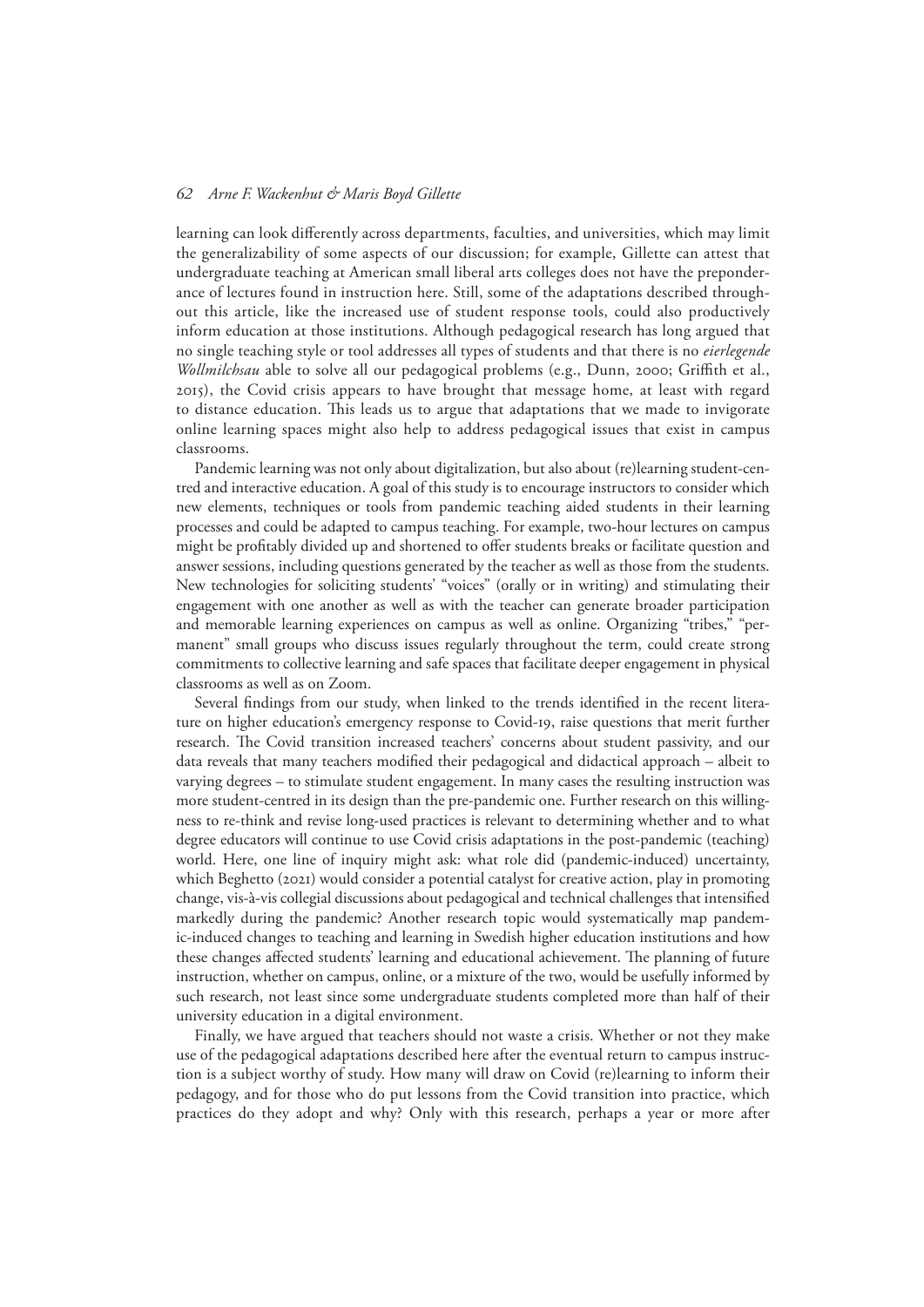the Covid transition has concluded, will we know whether Covid (re)learning had a lasting impact on our pedagogy.

#### FUNDING STATEMENT

We gratefully acknowledge support from the School of Global Studies and Faculty of Social Sciences at the University of Gothenburg to present this research at the *Högskolepedagisk Konferens i Göteborg 2021* on 23 November 2021 and the *NU2022 conference* on 15-17 June 2022.

## Disclosure Statement

No conflict of interest reported by the authors.

#### Acknowledgements

The present article builds on an earlier blog post on "My favorite things about (post-) Covid-19 teaching," which – in turn – emerged out of discussions during a seminar on educational quality organized by the Faculty of the Social Sciences at the University of Gothenburg on October 22, 2020. We are grateful to seminar organizers, Sylva Frisk and Agnes Nurbo, who encouraged us to lift our gaze from our current situation and focus on what lies ahead. Sylva Frisk deserves yet another honourable mention in this context for providing invaluable feedback on an earlier draft of this article. We also thank Christel Backman, Ann-Marie Ekengren, Mikela Lundahl Hero, Lisbeth Segerlund, Erik Andersson, Beatrice Hedly, and Peter Johansson for an inspiring exchange of ideas.

# AUTHOR BIOGRAPHY

**Arne F. Wackenhut** is a senior lecturer in Global Studies at the School of Global Studies at the University of Gothenburg, Sweden. Between 2018 and 2021 Wackenhut was the Program Director for the B.A. in Global Studies. He is now the Director of Studies for staffing at the department.

**Maris Boyd Gillette** is a professor in Social Anthropology at the School of Global Studies at the University of Gothenburg, Sweden. From late 2019 through to April 2021 she was the Program Director for the B.Sc. in Social Anthropology. Since then, she is the Vice Head of Department with responsibilities for competence supply and recruitment.

#### **REFERENCES**

- Beghetto, R. A. (2021). How times of crisis serve as a catalyst for creative action: an agentic perspective. *Frontiers in Psychology, 11*, 3735.
- Benjamin, L. T., Jr. (2002). Lecturing. In S. F. Davis & W. Buskist (Eds.), *The teaching of psychology: Essays in honor of Wilbert J. McKeachie and Charles L. Brewer* (pp. 57–67). Lawrence Erlbaum Associates.

Bernard, H. (2011). *Research methods in anthropology: Qualitative and quantitative approaches*. Altamira.

Biggs, J. (1999) What the student does: Teaching for enhanced learning. *Higher Education Research & Development*, *18*(1), 57–75.

- Butt, A. (2014). Student views on the use of a flipped classroom approach: Evidence from Australia. *Business Education & Accreditation*, *6*(1), 33–43.
- Davis, B. G. (1993). *Tools for teaching*. Jossey Bass.
- Day, T., Chang I., Chung, C., Doolittle, W., Housel, J., & McDaniel, P. (2021). The immediate impact of COVID-19 on postsecondary teaching and learning. *The Professional Geographer*, *73*(1),  $1-13.$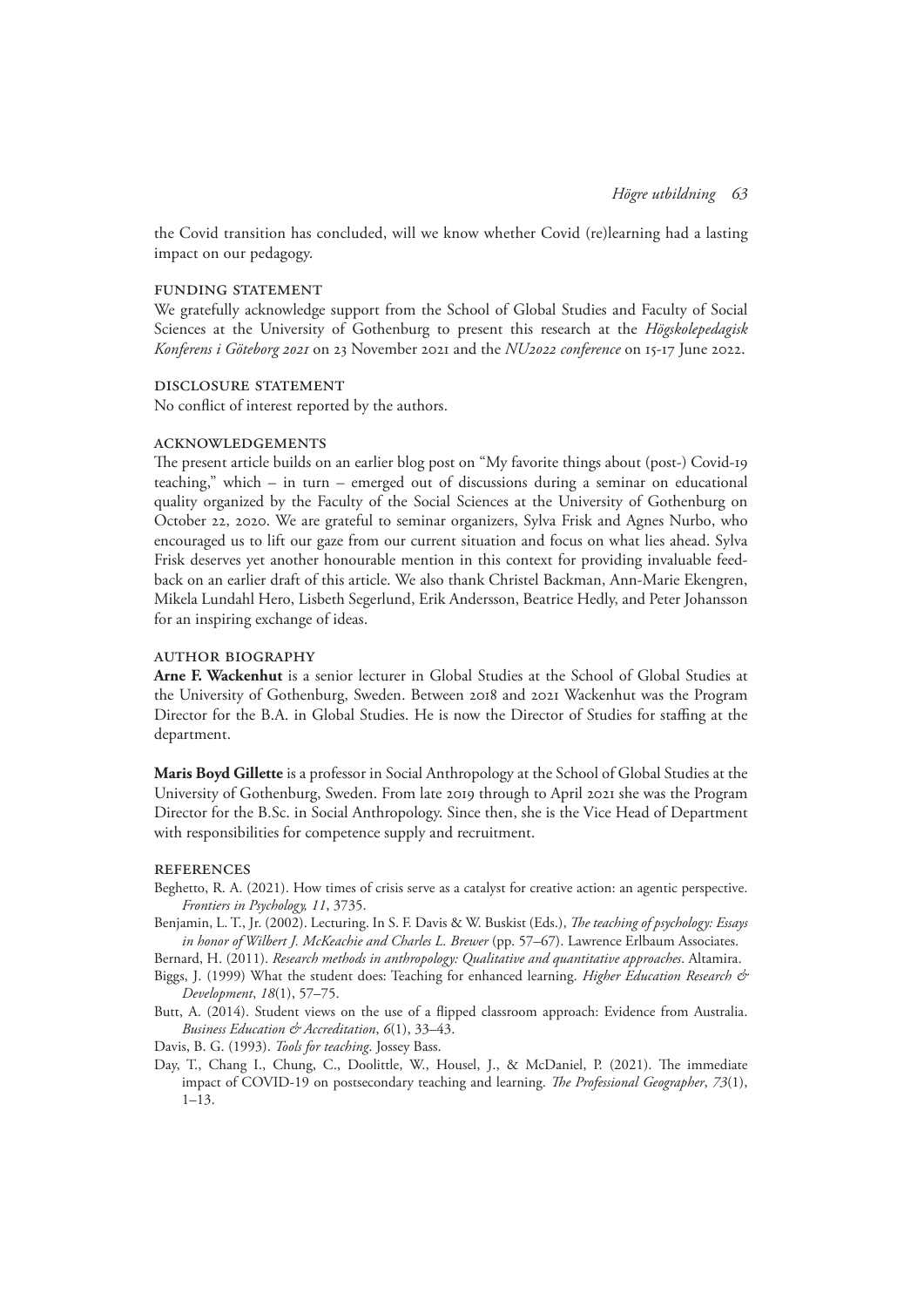- Dunn, R. (2000). Capitalizing on college students' learning styles: Theory, practice, and research. In S. Griggs (Ed.), *Practical approaches to using learning styles in higher education* (pp. 3–18). Greenwood Publishing Group.
- Ekot. (2022, 3 February). Besked: Restriktionerna hävs 9 februari. [Decision: Restrictions lifted 9 February]. Sverigesradio P4 Blekinge. [https://sverigesradio.se/artikel/statsministern-haller-presstraff-om](https://sverigesradio.se/artikel/statsministern-haller-presstraff-om-restriktionerna-kl-0815)[restriktionerna-kl-0815](https://sverigesradio.se/artikel/statsministern-haller-presstraff-om-restriktionerna-kl-0815).
- Fjelkner, A., Roxå, T., & Warfvinge, P. (2021). "It has worked well despite the circumstances" a study on student social relations and well-being during the pandemic. *Högre utbildning*, *11*(3), 9–25.
- Fritschner, L. M. (2000). Inside the undergraduate college classroom: Faculty and students differ on the meaning of student participation. *The Journal of Higher Education*, *71*(1), 342–362.
- Fry, H., Ketteridge, S., & Marshall, S. (2009*). A handbook for teaching and learning in higher education: Enhancing academic practice*. Routledge.
- Gerding, T., Syck, M., Daniel, D., Naylor, J., Kotowski, S. E., Gillespie, G. L., Freeman, A. M., Huston, T. R. & Davis, K. G. (2021). An assessment of ergonomic issues in the home offices of university employees sent home due to the COVID-19 pandemic. *Work*, *68(4),* 981–992. [https://doi.org/](https://doi.org/10.3233/WOR-205294) [10.3233/WOR-205294](https://doi.org/10.3233/WOR-205294)
- Gilboy, M. B., Heinerichs, S., & Pazzaglia, G. (2015). Enhancing student engagement using the flipped classroom. *Journal of Nutrition Education and Behavior*, *47*(1), 109–114.
- Griffith, L. M., Griffith, C. S., & Peden, J. H. (2015). Tribes or nomads: A comparative study of collaborative learning frameworks. *Teaching Anthropology*, *5*(1), 53–63.
- Hofer, S. I., Nistor, N., & Scheibenzuber, C. (2021). Online teaching and learning in higher education: Lessons learned in crisis situations. *Computers in Human Behavior*, *121*, 106789.
- Karp, D. A., & Yoels, W. C. (1976). The college classroom: Some observations on the meaning of student participation. *Sociology and Social Research*, *60*, 421–439.
- Leijon, M., & Lundgren, B. (2019). Connecting physical and virtual spaces in a HyFlex pedagogic model with a focus on teacher interaction. *Journal of Learning Spaces*, *8*(1), 1–9.
- McKeachie, W. J. (1999). *Teaching tips: Strategies, research, and theory for college and university teachers* (10th ed.). Heath.
- Meccawy, Z., Meccawy, M., & Alsobhi, A. (2021). Assessment in 'survival mode': Student and faculty perceptions of online assessment practices in HE during Covid-19 pandemic. *International Journal for Educational Integrity*, *17*(1), 16. https://doi.org/10.1007/s40979-021-00083-9
- Mills, A. J. J., Durepos, G., & Wiebe, E. (2010). Iterative. *Encyclopedia of case study research*. Sage.
- Morris, B. (2020). Why does zoom exhaust you? Science has an answer. *The Wall Street Journal.* [https://](https://www.wsj.com/articles/why-does-zoom-exhaust-you-science-has-an-answer-11590600269) [www.wsj.com/articles/why-does-zoom-exhaust-you-science-has-an-answer-11590600269](https://www.wsj.com/articles/why-does-zoom-exhaust-you-science-has-an-answer-11590600269).
- Osman, M. (2020). Global impact of COVID-19 on education systems: The emergency remote teaching at Sultan Qaboos University. *Journal of Education for Teaching*, *46*(4), 463–71. [https://doi.org/](https://doi.org/10.1080/02607476.2020.1802583) [10.1080/02607476.2020.1802583](https://doi.org/10.1080/02607476.2020.1802583).
- Public Health Agency of Sweden [Folkhälsomyndigheten]. (2021). *Statistik för vaccination mot Covid-19* [Statistics for vaccination against Covid-19]. [https://www.folkhalsomyndigheten.se/](https://www.folkhalsomyndigheten.se/smittskydd-beredskap/utbrott/aktuella-utbrott/covid-19/statistik-och-analyser/statistik-over-registrerade-vaccinationer-covid-19/) [smittskydd-beredskap/utbrott/aktuella-utbrott/Covid-19/statistik-och-analyser/statistik-over](https://www.folkhalsomyndigheten.se/smittskydd-beredskap/utbrott/aktuella-utbrott/covid-19/statistik-och-analyser/statistik-over-registrerade-vaccinationer-covid-19/)[registrerade-vaccinationer-Covid-19/](https://www.folkhalsomyndigheten.se/smittskydd-beredskap/utbrott/aktuella-utbrott/covid-19/statistik-och-analyser/statistik-over-registrerade-vaccinationer-covid-19/).
- Ronkowitz, K., & Ronkowitz, L. (2021). Online education in a pandemic: Stress test or fortuitous disruption? *American Journal of Economics and Sociology*, *80*(1), 187–203. [https://doi.org/10.1111/](https://doi.org/10.1111/ajes.12377) [ajes.12377.](https://doi.org/10.1111/ajes.12377)
- Stefanelli, A. (2017). The afterlife of anthropological teaching: Uncertainty and anthropology-as-praxis. *Teaching Anthropology*, *7*(1), 4–14.
- Takayama, K. (2020). Japanese nightingales (Uguisu) and the 'margins' of learning: Rethinking the futurity of university education in the post-pandemic epoch. *Higher Education Research & Development*, *39*(7), 1342–45.